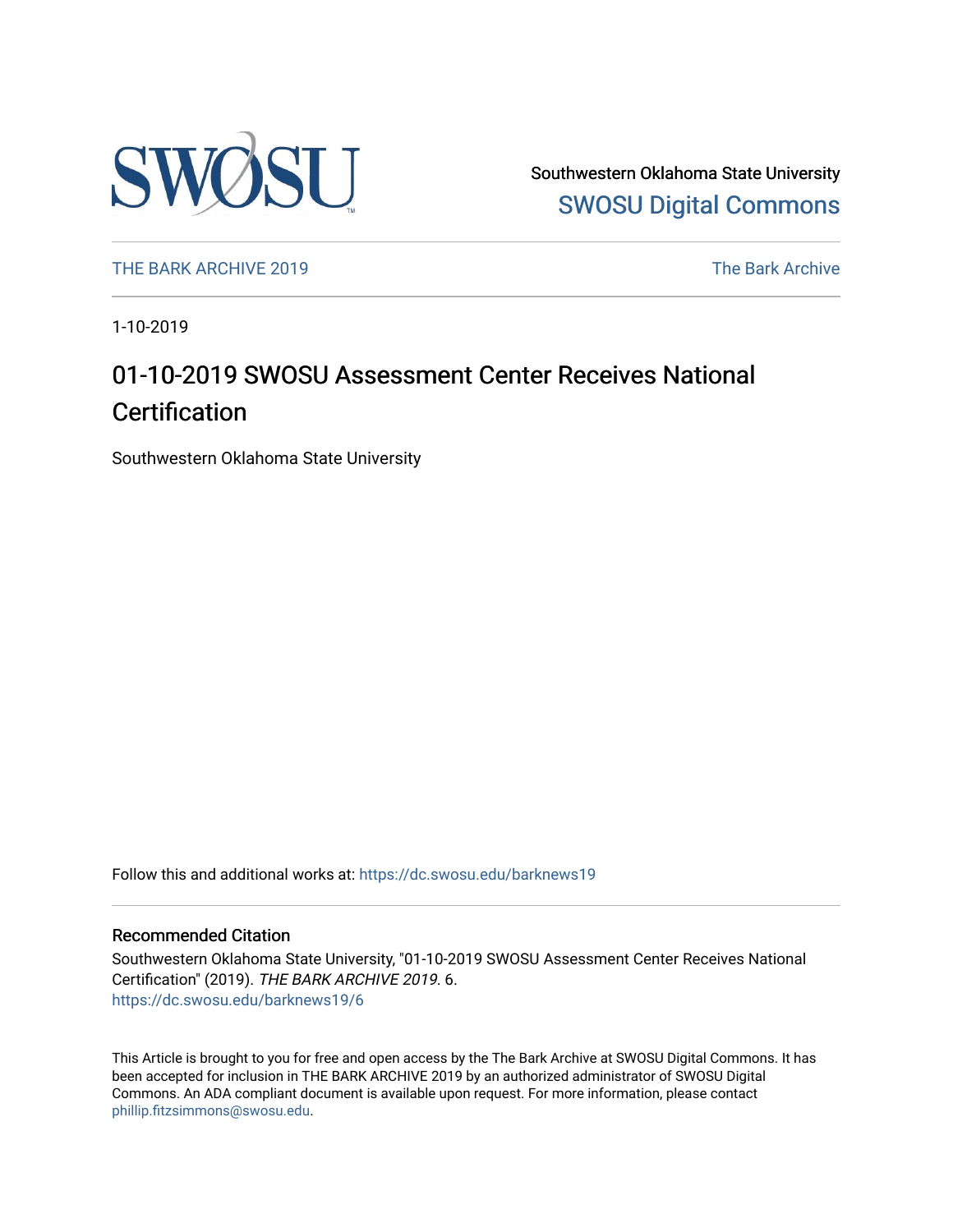

10 January,

# **SWOSU Assessment Center Receives National Certification**

Southwestern Oklahoma State University's Assessment Center in Weatherford has been awarded certification by the National College Testing Association.

The certification is effective for five years.

Jan Kliewer, director of assessment at SWOSU, was notified in December and the certification will remain in effect until December 2023. SWOSU is one of only eight Oklahoma colleges and universities that have certified testing centers.

The SWOSU Assessment Center serves as a clearinghouse for students wishing to take advanced standing examinations, course placement examinations and register for testing of national tests.

The center is located at 1001 N. Seventh Street on the Weatherford campus.

| Academics                | D                |
|--------------------------|------------------|
| Administration           | D                |
| Alumni and Foundation    | D                |
| Community                | $\triangleright$ |
| Events                   | $\triangleright$ |
| <b>Faculty and Staff</b> | $\triangleright$ |
| Miscellaneous            | D                |
| Sayre                    | D                |
| <b>Students</b>          | D                |
|                          |                  |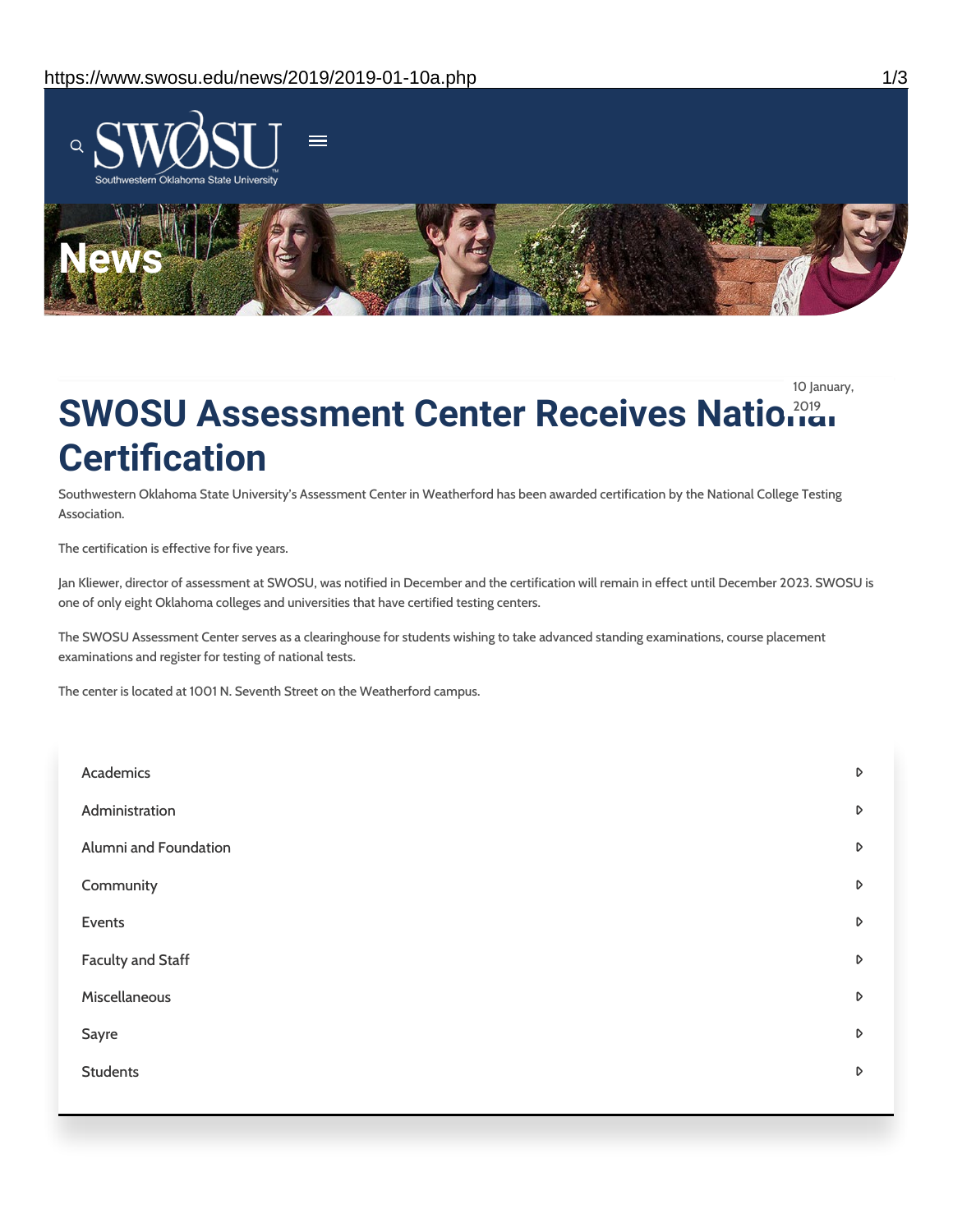| <b>Archive Links</b> |   |
|----------------------|---|
| 2018                 | D |
| 2019                 | D |
| 2020                 | D |
| Archive              | D |
|                      |   |



### Weatherford Campus

100 Campus Drive Weatherford, OK 73096

### Sayre Campus

409 E Mississippi Ave Sayre, OK 73662

Connect to Us

fyom

Contact [Information](https://www.swosu.edu/about/contact.php) [University/Facility](https://www.swosu.edu/about/operating-hours.php) Hours [Campus](https://map.concept3d.com/?id=768#!ct/10964,10214,10213,10212,10205,10204,10203,10202,10136,10129,10128,0,31226,10130,10201,10641,0) Map Give to [SWOSU](https://standingfirmly.com/donate) Shop [SWOSU](https://shopswosu.merchorders.com/)